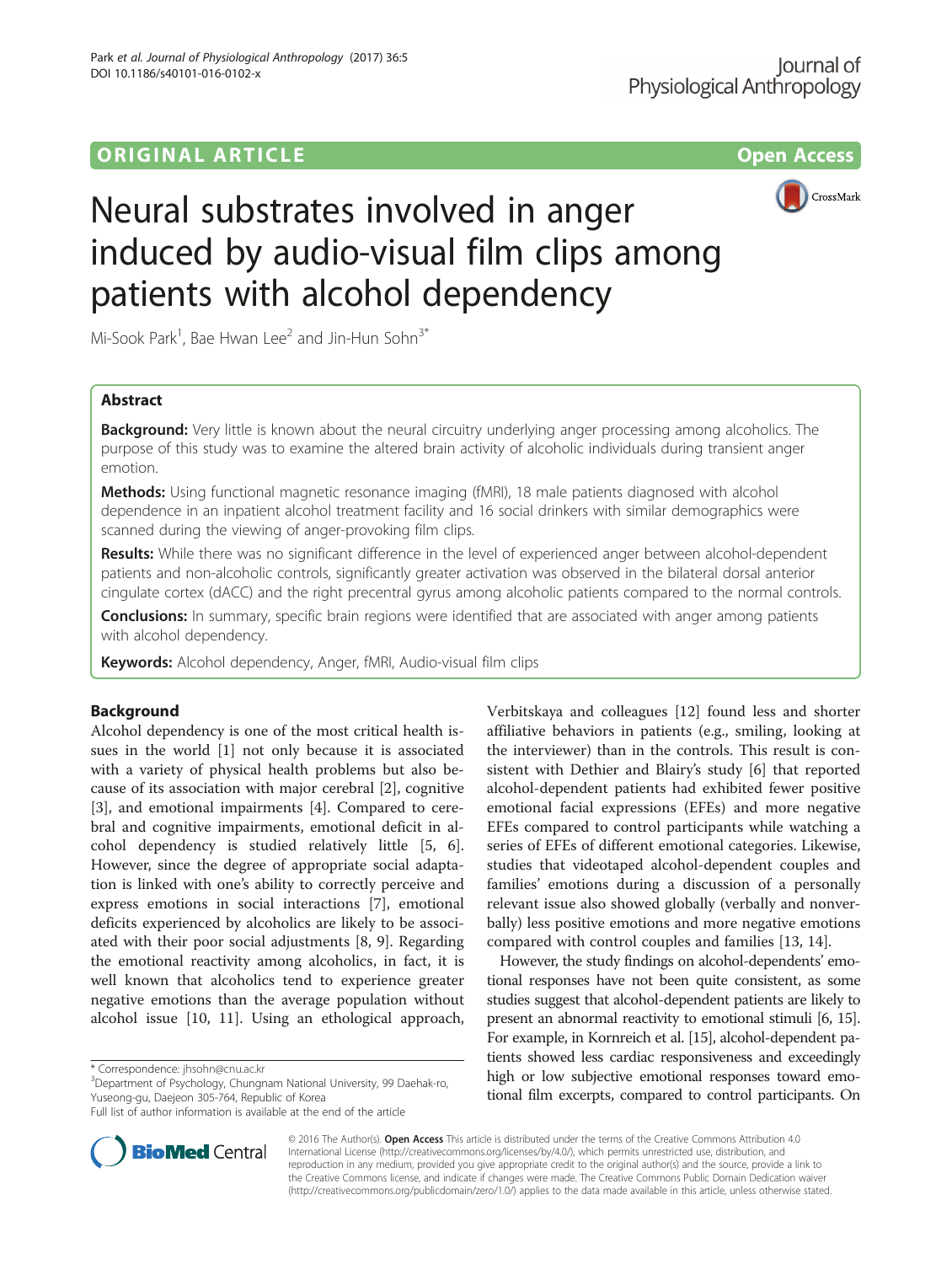the other hand, alexithymia, another emotional impairment, is commonly found in alcoholic dependency [\[16](#page-5-0)]. Alexithymia was first described by Sifneos [\[17\]](#page-5-0) and is characterized by difficulties identifying feelings and distinguishing between feelings and the bodily sensations of emotional arousal. Alcoholics may seem emotionally "flat" (i.e., they are less reactive to emotionally charged situations) [\[18](#page-5-0)]. Therefore, there is a need to further explore the extent of these emotional responses in alcoholism, as several affective abilities have not yet been satisfactorily evaluated.

As with the aforementioned emotional impairments, individuals suffering alcohol dependency also exhibit major cerebral impairments [[2](#page-4-0), [19\]](#page-5-0). Findings from a number of neuroimaging studies suggest that healthy brain functions associated with emotional processing, such as the amygdala, hippocampus, and anterior cingulate cortex (ACC), may have been disturbed in alcoholic patients. For example, the dysfunctions in the ACC [[5](#page-5-0)] and the hippocampus and amygdala [\[20\]](#page-5-0) are associated with the inability to accurately perceive and analyze EFEs among alcoholics. Furthermore, an abnormal reactivity in the hippocampus and parahippocampal gyrus to emotional stimuli was also found in alcohol-dependent patients [[21](#page-5-0)]. It is presumable that significant dysfunctions in the neural circuitry underlying emotion processing may be related to emotional impairments in individuals with alcoholism.

This study aimed to investigate emotional and neural reactivity, specifically to an anger stimulus in alcoholdependent patients as compared with healthy controls using functional magnetic resonance imaging (fMRI). We chose to investigate anger emotion, as anger is the most commonly expressed and least successfully handled among alcoholics [[22\]](#page-5-0). Also, a higher level of anger has been reported among those with alcohol use disorder (AUD) [\[23, 24\]](#page-5-0) in comparison with non-alcoholics, as measured by State-Trait Anger Expression Inventory (STAXI) [\[25\]](#page-5-0). Consistent with this notion, hostility and aggression are often observed in alcoholics [\[26\]](#page-5-0). However, so far, hardly any study has investigated the actual response to anger in alcohol-dependent patients in an experimental setting. We hypothesized that alcoholics may show an altered emotional response, exhibited by abnormal brain activities during an anger-induction task, notably in the orbitofrontal cortex (OFC), the ACC, and the insula, regions that are implicated in anger experience or regulation ([\[27](#page-5-0)–[29\]](#page-5-0) for a review). To test the hypothesis, neural activity was measured during a mood-induction task which consists of neutral and angry film extracts utilized in previous studies [\[30](#page-5-0)].

## Methods

# Participants

A total of 18 male alcohol-dependent patients (mean age 49.83 years, age range = 39–60 years) in a local inpatient alcohol treatment facility participated in this study. The final sample excluded any individuals reporting a current or history of mental disorder other than alcoholism. In consultation with their primary physician, patients on prescribed medication (i.e., sleeping pills or anti-craving medication, not psychotropic drugs) were asked to abstain from such medicines for 14 days prior to scanning.

The control group consisted of 16 alcohol-independent male volunteers with demographics similar to the alcoholdependent group (mean age 50.06 years, age range = 31– 61 years). They were recruited through research advertisements and flyers, inviting study participation. The sample excluded some individuals reporting a current or history of mental disorder, including impairment in the central nervous system. The controls refrained from drinking alcohol for at least 48 h prior to the fMRI scanning. Prior to the actual experiment, subjects received full information in the laboratory about the study, including the experimental procedure, their rights, risks and benefits, and voluntary nature of participation, and then signed the consent form. This study strictly followed the research regulations of the University Institutional Review Board for Human Subjects Research. These participants attended in another study, i.e., the emotion perception experiment conducted in our laboratory [\[31\]](#page-5-0). Table 1 shows the demographics and alcohol use in the patient and control groups.

#### Procedure

Study participants were individually instructed on the experimental procedure prior to the experiment. Emotionprovoking film clips from movies and websites that were excerpted and validated via our previous study were used in the current study [\[30\]](#page-5-0). Six basic emotions were included in the study. The standardized six stimuli were employed from Sohn et al.'s [\[30](#page-5-0)] study. The fMRI experimental task consisted of six emotion blocks (i.e., anger, fear, disgust,

| Table 1 Demographics and alcohol use of study participants |  |  |  |
|------------------------------------------------------------|--|--|--|
|------------------------------------------------------------|--|--|--|

| Characteristics                                | Control group<br>$(n = 16)$ | Patient group<br>$(n = 18)$ | t value   |
|------------------------------------------------|-----------------------------|-----------------------------|-----------|
| Age (years)                                    | 50.06 (6.10)                | 49.83 (6.60)                | 0.11      |
| Educational level                              | 12.38 (3.57)                | 10.67 (4.05)                | 1.30      |
| Family history (%)                             | 0                           | 44.4                        | $3.56***$ |
| Number of drinks<br>(day per week)             | 1.02(1.55)                  | 4.63(2.25)                  | $5.37***$ |
| Amounts of drinks<br>(drinks per drinking day) | 2.86(2.10)                  | 16.25 (16.08)               | $3.30**$  |
| Maximum number of drinks<br>in a lifetime      | 8.22 (11.26)                | 29.77 (24.21)               | $3.26***$ |
| AUDIT-K                                        | 6.38(5.54)                  | 27.89 (9.91)                | $7.67***$ |
| ADS-K                                          | 28.05 (5.39)                | 50.00 (12.85)               | $6.34***$ |

Means (standard deviations) are represented. One drink = 14 g ethanol  $***P < 0.0001, **P < 0.001$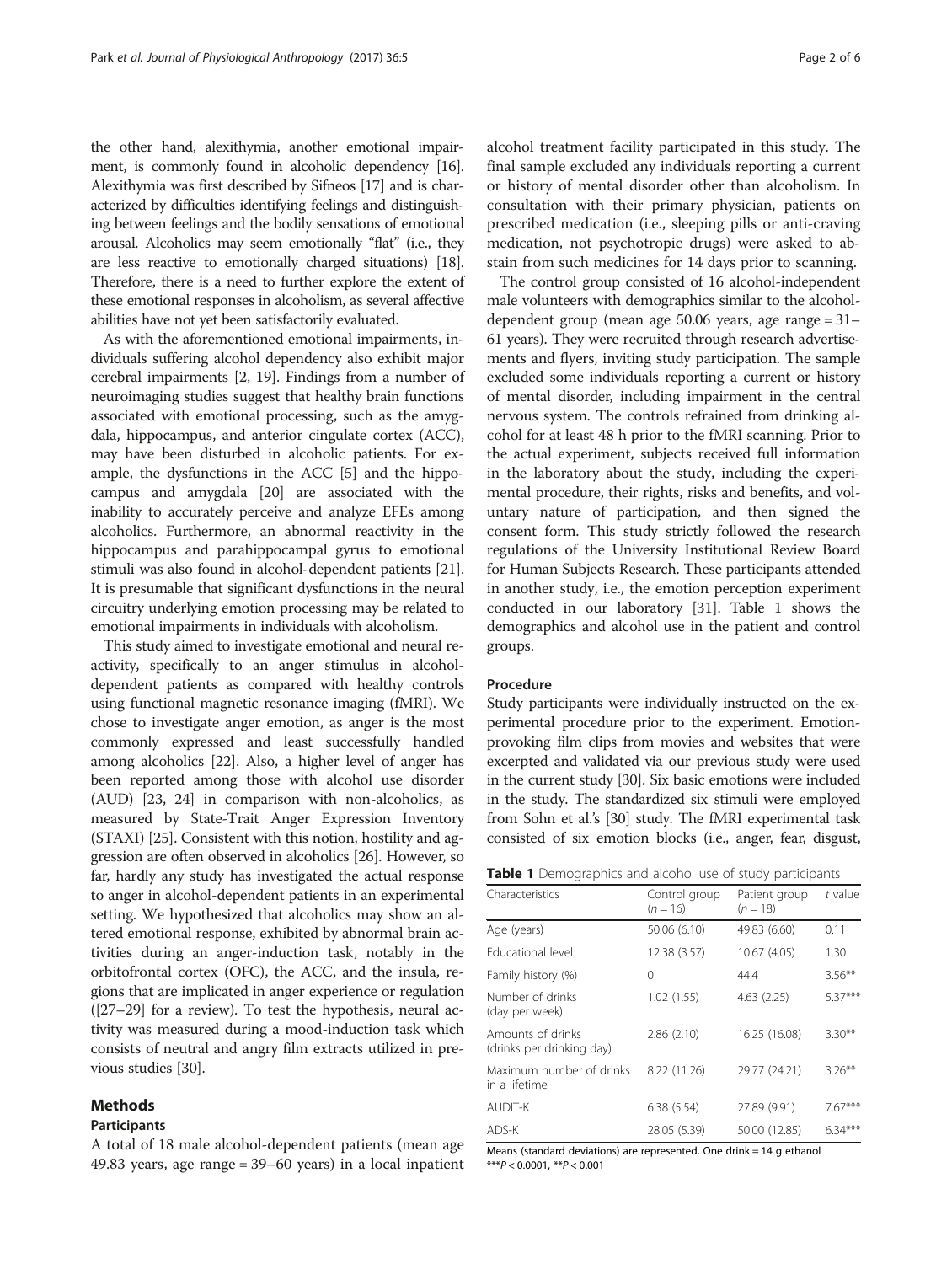sadness, happiness, and surprise) that lasted 120 s per emotion. Each emotion block was preceded by the 30-s fixation block. In the 120-s emotion block, the block was composed of a 30-s neutral condition and a 90-s emotion condition. The neutral condition was chosen from the same audio-visual clips selected for each emotional stimulus so as to match the contents, color, and hue with the emotional condition. The total scanning session took approximately 15 min. As the focus was the anger emotion in the study, only the anger condition was explored hereafter. The anger stimuli that was used for the fMRI experimental task was the audio-visual film clip where a male adult was battering a bus driver.

After the scanning session, a psychological assessment was administered; the subjects were asked to label what emotion they had felt while viewing the clip among 11 discrete emotions (i.e., happiness, sadness, anger, contempt, disgust, fear, surprise, bored, interested, neutral, and others). They also were asked to rate the intensity of the emotion on a seven-point Likert scale (1 being least angry and 7 being most angry) and report the part where they experienced the most intense emotion. The stimulus was created using an audio-visual software file which was then projected onto a screen using a mirror with subjects each wearing a headphone set to experience both visual and acoustic stimuli. Subjects' written consent was obtained for this clinical study after the provision of a thorough explanation of the study purposes and demonstration of the procedures. The study was comprehensively reviewed and conducted in accordance with our Institutional Review Board.

#### Imaging parameters

Imaging was conducted on a 3.0 T whole-body ISOL Technology FORTE scanner (ISOL Technology, Korea) equipped with whole-body gradients and a quadrature head coil. Single-shot echo planar fMRI scans were acquired in 35 continuous slices parallel to the anterior commissure-posterior commissure line. The following fMRI parameters were included: repetition time/echo time (TR/TE), 3000/30 ms; flip angle, 80; field of view (FOV), 240 mm; matrix size,  $64 \times 64$ ; slice thickness, 4 mm; and in-plane resolution, 3.75 mm. So as to decrease the effect of non-steady state longitudinal magnetization, three dummy scans from the beginning of the run were excluded. T1-weighted anatomical images were obtained with a 3-D fluid-attenuated inversion recovery sequence  $(TR/TE = 280/14 \text{ ms}, \text{flip})$ angle = 60,  $FOV = 240$  mm, matrix size =  $256 \times 256$ , slice thickness  $= 4$  mm).

## Data analysis

As the focus was the anger emotion in the study, only the anger condition was analyzed in the data analysis. was performed using SPSS 20.0 to compare the level of anger intensity between the alcoholic and normal control groups. In the fMRI data analysis, brain scanning data obtained during the neutral condition were compared to those with the anger condition. The imaging data were then analyzed with SPM8 (Wellcome Department of Cognitive Neurology, London, UK). Using affine transformation routines built into SPM8, all functional images were realigned with the image taken proximate for the anatomical study. The realigned scans were normalized to SPM8's template image that uses the space defined by the Montreal Neurologic Institute, which is very similar to the Talairach and Tournoux stereotaxic atlas [[32\]](#page-5-0). Sinc interpolation enabled motion correction. The functional map was smoothed with an 8-mm isotropic Gaussian kernel prior to the statistical analysis. The voxel size resulted in  $2 \times 2 \times 2$  mm<sup>3</sup> from normalization. Time series data were filtered with a 240-s high-pass filter to remove any artifacts resulting from cardio-respiration and other cyclical influences.

At the first level, the data were analyzed according to a standard box-car block design, after convolving the BOLD signal with a canonical HRF as modeled in SPM8. To conduct a random effect analysis, the individual firstlevel analyses of the comparisons of anger condition minus neutral condition were used and created mean images for each subject. At the second level, mean images were combined with a one-sample or two-sample  $t$  tests to assess any group effects. In agreement with previous studies, we used a threshold of  $P < 0.001$  uncorrected for the entire brain volume. An extended threshold of 20 contiguous voxels was then applied to the activation. All coordinates derived from the statistical analysis were converted from MNI to the Talairach and Tournoux stereotaxic space [[32](#page-5-0)].

To extract signal changes from regions of interest (ROIs), activated clusters in ROIs were selected through xjView [\(http://www.alivelearn.net/xjview8/\)](http://www.alivelearn.net/xjview8/). Among the three regions showing group difference effects, we defined the right dACC as a ROI. In SPM, we created a batch file and loaded the ROI image and assigned directories where individual subjects' files are located. We extracted signal changes from the ROI for both anger and neutral conditions in both the alcohol and control groups.

## Results

## Behavioral results

With respect to the experiment, we found that the majority of the participants stated anger as the primary emotion provoked by the experimental condition, except for two subjects in each group. In the control group, one person reported not feeling any emotion at all while the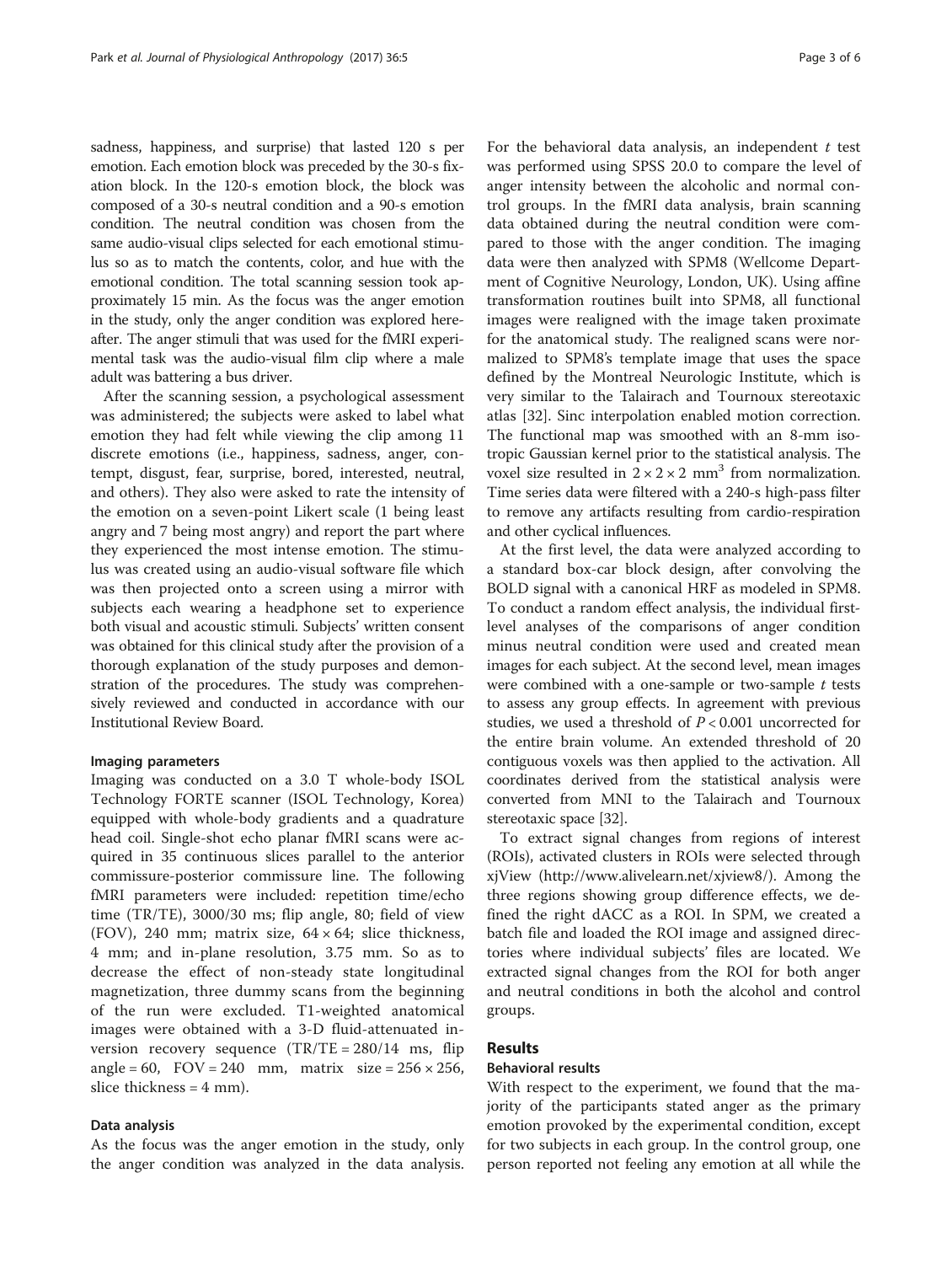other felt surprise. In the patient group, one person reported experiencing fear and the other person feeling disgust. The anger score for the two people in each group who did not identify the anger emotion was assigned a zero (0) score. The mean intensity scores of the anger experience for the control and patient groups were 3.86 (SD 1.58) and 3.92 (SD 1.54), respectively. There was no significant difference in the experience of anger between the patient and control groups  $(t = 0.11,$ NS [\[32](#page-5-0)]).

## fMRI results

Brain areas that were significantly activated during transient anger compared to the neutral condition were found at the level of uncorrected  $P < 0.001$ . In the patient group, activations were found in the left superior temporal gyrus, right middle frontal gyrus, right declive, left cuneus, right superior frontal gyrus, right inferior temporal gyrus, left superior temporal gyrus, left precentral gyrus, left declive, right middle occipital gyrus, and left inferior frontal gyrus. In the control group, activations were observed in the right superior temporal gyrus, right postcentral gyrus, right precentral gyrus, and left anterior cingulate. In the group comparison, the patient group exhibited significantly greater activity in the right precentral gyrus (BA 4), bilateral dorsal anterior cingulate gyrus (dACC), and right cuneus (BA 19) in the anger condition compared to the neutral condition at the level of uncorrected  $P < 0.001$ . Talairach coordinates and t scores of each activated area are shown in Table 2. Among the three regions showing group difference effects, we extracted signal changes in the right dACC for both groups for each experimental condition (i.e., anger and neutral conditions) as shown in Fig. [1.](#page-4-0) These graphs in the Fig. [1](#page-4-0) show greater increases during anger condition relative to neutral condition in the patient group compared to the control group.

## **Discussion**

The aim of this study was to provide an understanding of the underlying psychological and neural mechanisms of transient anger among individuals with alcoholism. This is the first study to find alcoholics' psychological or neural response during anger-induction paradigm. Beforehand, areas that were significantly activated in both the control and alcoholic groups were consistent with the previous research outcomes on the brain regions responsible for anger processing. Specifically, they are the ACC and orbital frontal gyrus [\[27](#page-5-0), [33](#page-5-0)].

Interesting findings of the study are that the dACC activity was decreased in the control group and increased in the alcoholic group despite the comparable level of subjective anger to standardized anger-induction stimuli. The greater dACC activation in the alcohol group

Table 2 Talairach coordinates and t scores of activated brain areas

| Region                        | Side  | X     | Y              | Ζ              | <b>BA</b>      | $t$ value |
|-------------------------------|-------|-------|----------------|----------------|----------------|-----------|
| Control group                 |       |       |                |                |                |           |
| Superior temporal gyrus       | Left  | $-32$ | 12             | $-32$          | 38             | 5.87      |
| Middle frontal gyrus          | Right | 42    | 26             | 44             | 8              | 4.45      |
| Declive                       | Right | 38    | $-70$          | $-16$          |                | 4.40      |
| Cuneus                        | Left  | $-18$ |                | $-106$         | 18             | 4.39      |
| Superior frontal gyrus        | Right | 16    | 48             | 40             | 8              | 4.16      |
| Inferior temporal gyrus       | Right | 52    | $-10$          | $-22$          | 20             | 3.89      |
| Superior temporal gyrus       | Left  | $-56$ | $-48$          | 18             | 22             | 3.78      |
| Precentral gyrus              | Left  | $-32$ | $-16$          | 60             | 6              | 3.73      |
| Declive                       | Left  | $-46$ | $-66$          | $-18$          |                | 3.73      |
| Inferior temporal gyrus       | Right | 56    | $-72$          | 0              |                | 3.56      |
| Middle occipital gyrus        | Right | 36    | $-82$          | $\overline{4}$ | 19             | 3.54      |
| Inferior frontal gyrus        | Left  | $-40$ | 28             | $\overline{2}$ | 47             | 3.51      |
|                               |       | $-18$ | $-60$          | $-50$          |                | 3.43      |
| Alcohol group                 |       |       |                |                |                |           |
| Superior temporal gyrus       | Right | 46    | $-10$          | $-6$           | 22             | 3.70      |
|                               | Right | 46    | $\overline{2}$ | $-14$          |                | 3.32      |
| Postcentral gyrus             | Right | 34    | $-20$          | 30             |                | 3.25      |
| Precentral gyrus              | Right | 28    | $-22$          | 70             | $\overline{4}$ | 3.12      |
| Anterior cingulate            | Left  | $-1$  | 13             | 22             | 24             | 3.08      |
| Control group < alcohol group |       |       |                |                |                |           |
| Precentral gyrus              | Right | 28    | $-24$          | 72             | 4              | 3.19      |
| Anterior cingulate            | Left  | 0     | 14             | 24             | 24             | 3.10      |
| Cuneus                        | Right | 14    | $-86$          | 38             | 19             | 2.98      |

Brain activation comparisons between the anger condition and the neutral condition in each group and contrasting effects between two groups (i.e., the patient group versus control group) (uncorrected  $P < 0.001$ )

relative to the control group is consistent with Park et al. [\[31\]](#page-5-0) in the evaluation of angry faces and feeling anger in the individuals with AUD college students [\[34\]](#page-5-0). The dACC is activated when participants are angered [[28](#page-5-0)] and seems to be implicated in anger control [[35\]](#page-5-0). The role of the dACC in social-affective contexts is that it could be involved in producing feelings that is linked to the intensity of a number of emotions that are involved in negative social situations such as anger provocation [[36](#page-5-0)–[38](#page-5-0)]. Patients with alcohol dependency in the study appear to experience a higher level of negative feelings when they were exposed to anger induced by audiovisual film clips. This is consistent with the notion that alcoholics are hostile and aggressive [[26, 39](#page-5-0)]. However, even though there was significant difference between the two groups in the dACC activation, there was not any difference in self-reported anger experience between the AUD group and the control group. It is plausible that brain activation might be a more sensitive measure compared to the behavior measure via a self-report. For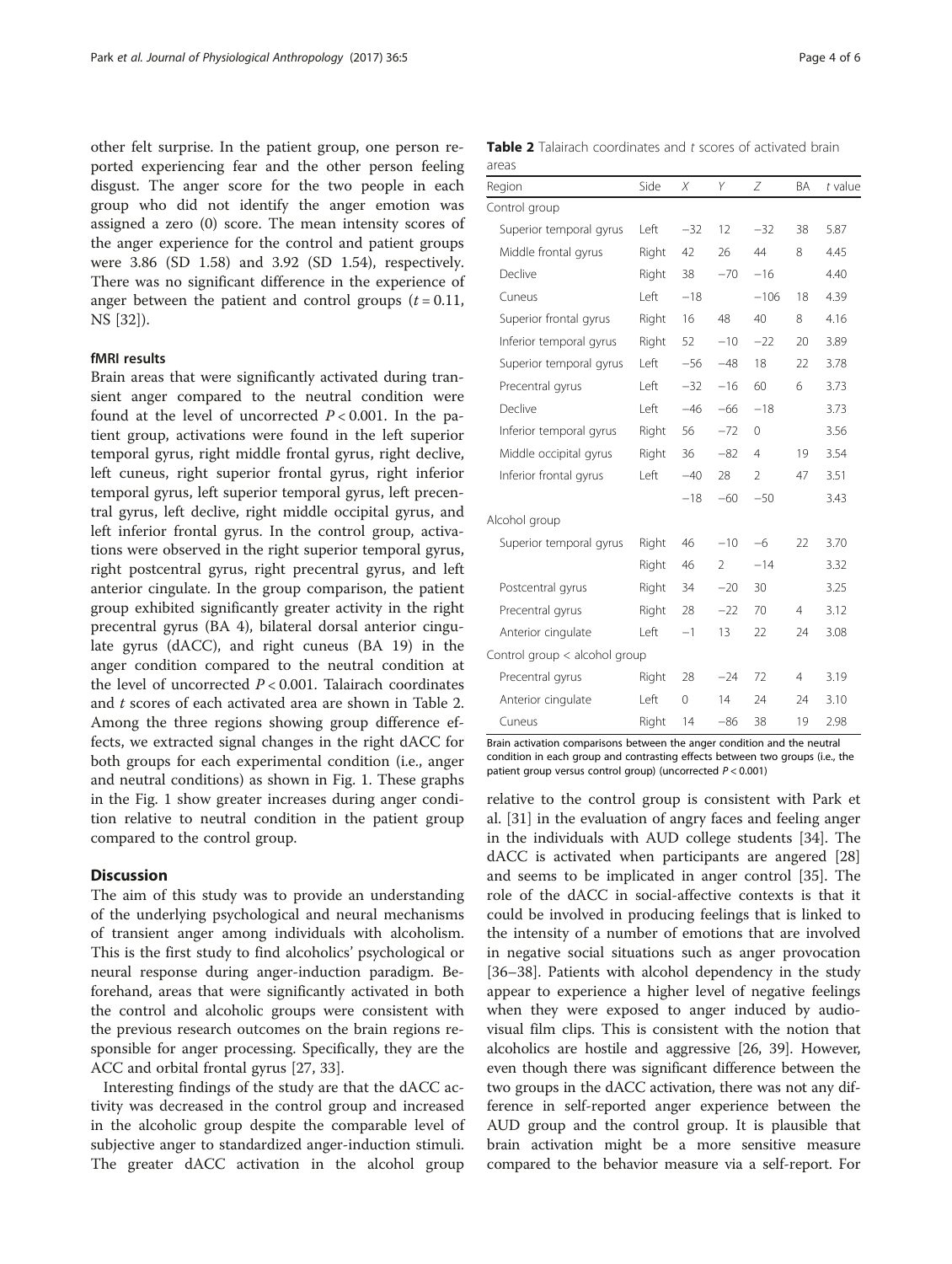<span id="page-4-0"></span>

control group and red represents the patient group

example, in the study of Salloum et al. [[5\]](#page-5-0), alcoholics showed significantly less activation in the ACC than the healthy controls while both groups did not differ in accurately identifying the intensity level on the simple emotional-decoding task. In another study, the high depressive group showed greater regional activity in relation to the low depressive group in the brain regions known to be involved in sadness, notably the insula, ACC, and caudate nucleus, even though the groups did not differ in the current mood [\[40](#page-5-0)]. These previous findings suggest that the brain activity via an fMRI can be more sensitive compared to the behavioral measure for the detection of the human mind or behavior.

This study has a few limitations. Firstly, in the further study, an additional measure might be needed to confirm the difference in the anger experience among alcoholics. Despite our findings showing an abnormality in brain function for patients with alcohol dependency in response to anger stimuli, they did not differ from the control group in terms of behavioral outcomes on the level of anger intensity. Even though we provided plausible explanation for the contrasting results between brain activity and behavioral measure, there are other possibilities for the result. One is that self-reports might not be a reliable measure to detect alcoholics' emotional or cognitive processes. Philippot et al. showed that alcoholics reported equivalent degrees of difficulty even though they performed poorly in the emotional-decoding tasks than normal controls [\[41](#page-5-0)]. Secondly, the period of alcohol abstinence varied across study participants (from 11 to 2051 days), which made it difficult to suggest a relationship between the length of abstinence and their anger experience. Despite the limitation, these findings suggest specific brain regions associated with anger processing among patients with alcohol dependency.

#### Acknowledgements

This research paper is made possible through the help and support from Ms. Jihye Noh and Ji-Eun Park. I would like to thank Ms. Jihye Noh for her utmost support in conducting the fMRI experiment with alcoholic patients. Ms. Ji-Eun Park kindly read my paper and offered invaluable detailed advice on grammar, organization, and the theme of the paper. I would like to also thank my participants who made this study possible.

#### Funding

This work was supported by the National Research Foundation of Korea Grant funded by the Korean Government (NRF-2014S1A5B5A01016513).

#### Authors' contributions

MSP and JHS have made substantial contributions to the conception and design or acquisition of data or analysis and interpretation of data. BHL has been involved in drafting the manuscript or revising it critically for important intellectual content. All authors read and approved the final manuscript.

#### Competing interests

The authors declare that they have no competing interests.

#### Ethics approval and consent to participate

Prior to the actual experiment, subjects received full information in the laboratory about the study, including the experimental procedure, their rights, risks and benefits, and voluntary nature of participation, and then signed the consent form. This study strictly followed the research regulations of the University Institutional Review Board for Human Subjects Research.

#### Author details

<sup>1</sup>Department of Counseling Psychology, Hanyoung Theological University, 290-42 Kyoungin-ro, Guro-gu, Seoul 152-717, Republic of Korea. <sup>2</sup>Department of Physiology, Brain Korea PLUS Project for Medical Science, Brain Research Institute, Yonsei University College of Medicine, 50-1 Yonsei-ro, Seodaemun-gu, Seoul 03722, Republic of Korea.<sup>3</sup> Department of Psychology, Chungnam National University, 99 Daehak-ro, Yuseong-gu, Daejeon 305-764, Republic of Korea.

#### Received: 6 November 2015 Accepted: 29 June 2016 Published online: 08 July 2016

## References

- 1. Harper C, Matsumoto I. Ethanol and brain damage. Curr Opin Pharmacol. 2005;5:73–8.
- 2. Harper C. The neurotoxicity of alcohol. Hum Exp Toxicol. 2007;26:251–7.
- 3. Pitel AL, Beaunieux H, Witkowski T, et al. Genuine episodic memory deficits and executive dysfunctions in alcoholic subjects early in abstinence. Alcohol Clin Exp Res. 2007;31:1169–78.